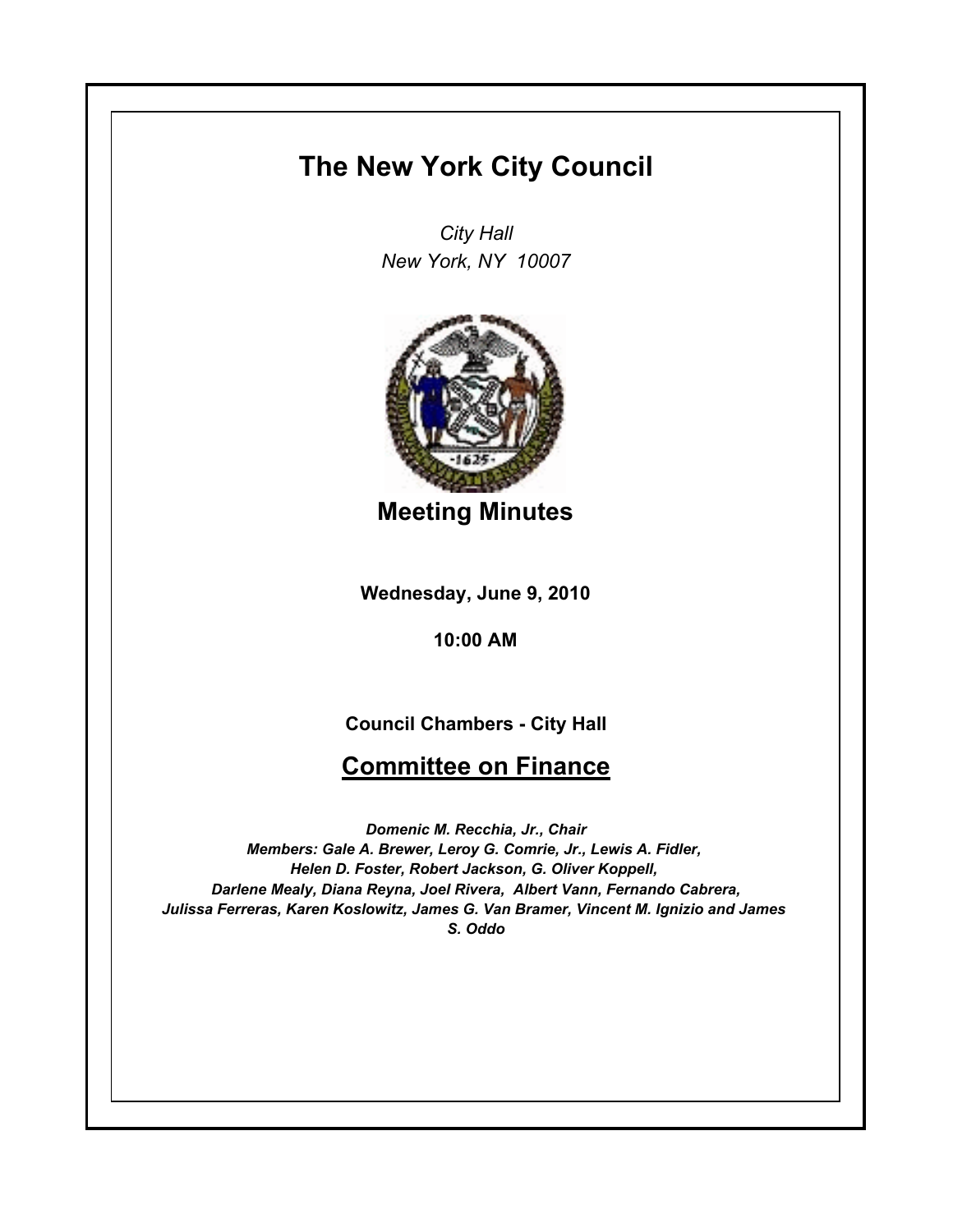| Roll Call                                                                                                                                                                                                                  |                                                                                                                                                                                                                                                                                                                                                                                                                             |                                                                                                                                                                 |
|----------------------------------------------------------------------------------------------------------------------------------------------------------------------------------------------------------------------------|-----------------------------------------------------------------------------------------------------------------------------------------------------------------------------------------------------------------------------------------------------------------------------------------------------------------------------------------------------------------------------------------------------------------------------|-----------------------------------------------------------------------------------------------------------------------------------------------------------------|
|                                                                                                                                                                                                                            | <b>Present:</b>                                                                                                                                                                                                                                                                                                                                                                                                             |                                                                                                                                                                 |
|                                                                                                                                                                                                                            |                                                                                                                                                                                                                                                                                                                                                                                                                             | Recchia Jr., Brewer, Comrie Jr., Fidler, Foster, Jackson, Koppell, Mealy, Reyna,<br>Rivera, Vann, Cabrera, Ferreras, Koslowitz, Van Bramer, Ignizio and Oddo    |
| M 0102-2010                                                                                                                                                                                                                | Communication from the New York City Banking Commission -<br>Transmitting recommendations of the interest rate to be charged<br>for Fiscal Year 2011 for non-payment of taxes on real estate, and for<br>non-payment of water and sewer rents and transmitting<br>recommendation of the discount rate to be allowed for early<br>payment of real estate taxes for Fiscal Year 2011, pursuant to the<br><b>City Charter.</b> |                                                                                                                                                                 |
| This Communication was Hearing on P-C Item by Comm                                                                                                                                                                         |                                                                                                                                                                                                                                                                                                                                                                                                                             |                                                                                                                                                                 |
| A motion was made that this Communication be P-C Item Approved by Comm<br>approved by Roll Call.                                                                                                                           |                                                                                                                                                                                                                                                                                                                                                                                                                             |                                                                                                                                                                 |
| Affirmative: 17 -                                                                                                                                                                                                          |                                                                                                                                                                                                                                                                                                                                                                                                                             |                                                                                                                                                                 |
|                                                                                                                                                                                                                            |                                                                                                                                                                                                                                                                                                                                                                                                                             | Recchia Jr., Brewer, Comrie Jr., Fidler, Foster, Jackson, Koppell, Mealy,<br>Reyna, Rivera, Vann, Cabrera, Ferreras, Koslowitz, Van Bramer, Ignizio<br>and Oddo |
| Res 0274-2010<br>Resolution to establish that the discount percentage for early<br>payment of real estate taxes be set at one percent (1.0%) per<br>annum for Fiscal Year 2011.<br>Committee Report<br><b>Attachments:</b> |                                                                                                                                                                                                                                                                                                                                                                                                                             |                                                                                                                                                                 |
|                                                                                                                                                                                                                            |                                                                                                                                                                                                                                                                                                                                                                                                                             |                                                                                                                                                                 |
|                                                                                                                                                                                                                            |                                                                                                                                                                                                                                                                                                                                                                                                                             | This Resolution was Hearing on P-C Item by Comm                                                                                                                 |
|                                                                                                                                                                                                                            | <b>Attachments:</b>                                                                                                                                                                                                                                                                                                                                                                                                         | <b>Committee Report</b>                                                                                                                                         |
| A motion was made that this Resolution be P-C Item Approved by Comm<br>approved by Roll Call.                                                                                                                              |                                                                                                                                                                                                                                                                                                                                                                                                                             |                                                                                                                                                                 |
|                                                                                                                                                                                                                            | Affirmative: 17 -                                                                                                                                                                                                                                                                                                                                                                                                           |                                                                                                                                                                 |
|                                                                                                                                                                                                                            |                                                                                                                                                                                                                                                                                                                                                                                                                             | Recchia Jr., Brewer, Comrie Jr., Fidler, Foster, Jackson, Koppell, Mealy,<br>Reyna, Rivera, Vann, Cabrera, Ferreras, Koslowitz, Van Bramer, Ignizio<br>and Oddo |
| Res 0275-2010                                                                                                                                                                                                              | Resolution to establish that the interest rate be 9% per annum for<br>Fiscal Year 2011 for non-payment of taxes on properties with an<br>assessed value of not more than two hundred fifty thousand<br>dollars (\$250,000), or not more than two hundred fifty thousand<br>dollars (\$250,000) per residential unit for cooperative apartments.<br>Committee Report<br>Attachments:                                         |                                                                                                                                                                 |
|                                                                                                                                                                                                                            |                                                                                                                                                                                                                                                                                                                                                                                                                             |                                                                                                                                                                 |
| This Resolution was Hearing on P-C Item by Comm                                                                                                                                                                            |                                                                                                                                                                                                                                                                                                                                                                                                                             |                                                                                                                                                                 |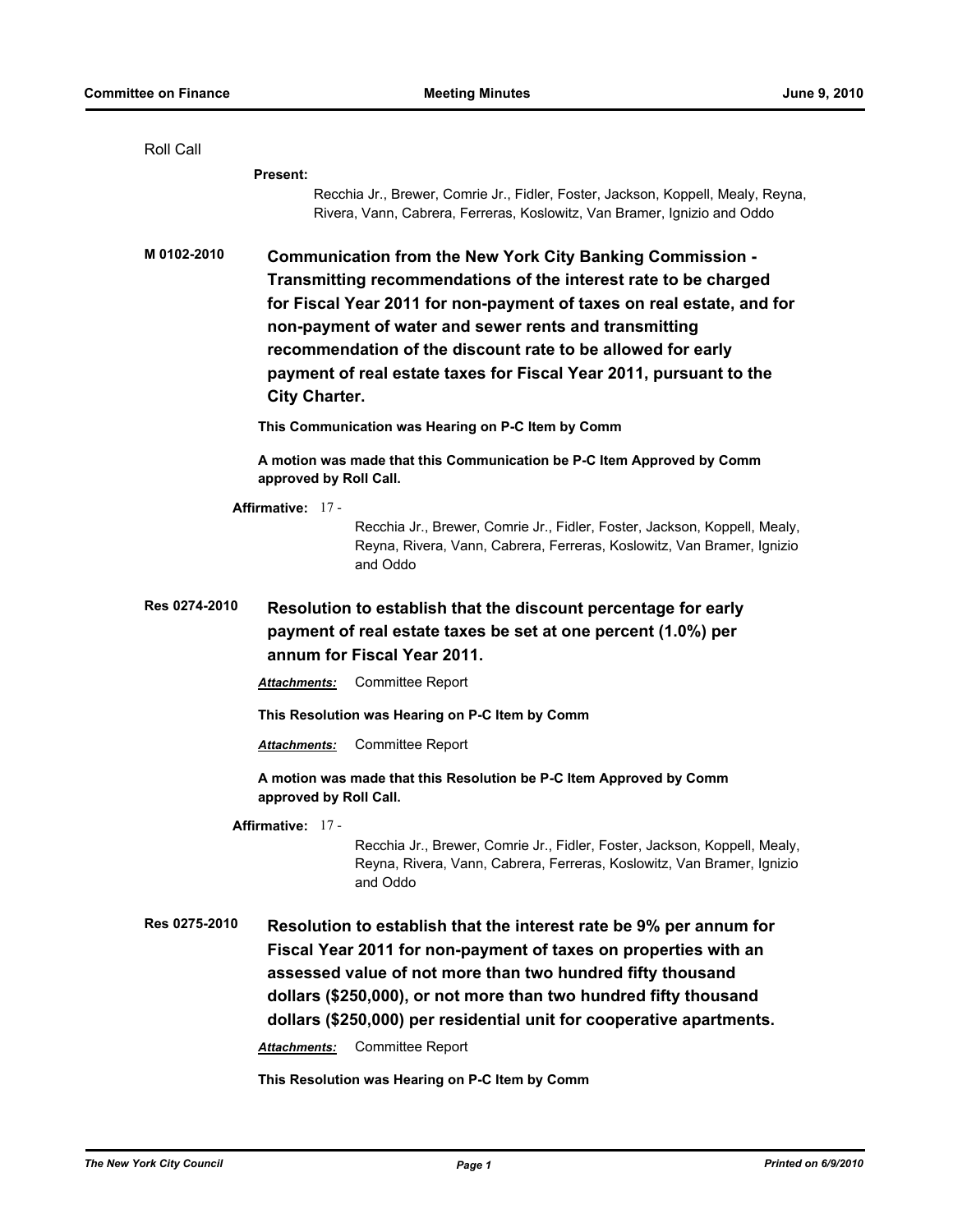*Attachments:* Committee Report

**A motion was made that this Resolution be P-C Item Approved by Comm approved by Roll Call.**

**Affirmative:** 17 -

Recchia Jr., Brewer, Comrie Jr., Fidler, Foster, Jackson, Koppell, Mealy, Reyna, Rivera, Vann, Cabrera, Ferreras, Koslowitz, Van Bramer, Ignizio and Oddo

**Res 0276-2010 Resolution to establish that the interest rate be 18% per annum for Fiscal Year 2011 for non-payment of taxes on properties with an assessed value of over \$250,000, or over \$250,000 per residential unit for cooperative apartments.**

*Attachments:* Committee Report

**This Resolution was Hearing on P-C Item by Comm**

*Attachments:* Committee Report

**A motion was made that this Resolution be P-C Item Approved by Comm approved by Roll Call.**

**Affirmative:** 17 -

Recchia Jr., Brewer, Comrie Jr., Fidler, Foster, Jackson, Koppell, Mealy, Reyna, Rivera, Vann, Cabrera, Ferreras, Koslowitz, Van Bramer, Ignizio and Oddo

- **Res 0277-2010 Resolution to establish that the interest rate to be charged for Fiscal Year 2011 for non-payment of water rents and sewer rents be 9% per annum for real property where the assessed value is not more than \$250,000, or not more \$250,000 per residential unit for cooperative apartments.**
	- *Attachments:* Committee Report

**This Resolution was Hearing on P-C Item by Comm**

*Attachments:* Committee Report

**A motion was made that this Resolution be P-C Item Approved by Comm approved by Roll Call.**

**Affirmative:** 17 -

Recchia Jr., Brewer, Comrie Jr., Fidler, Foster, Jackson, Koppell, Mealy, Reyna, Rivera, Vann, Cabrera, Ferreras, Koslowitz, Van Bramer, Ignizio and Oddo